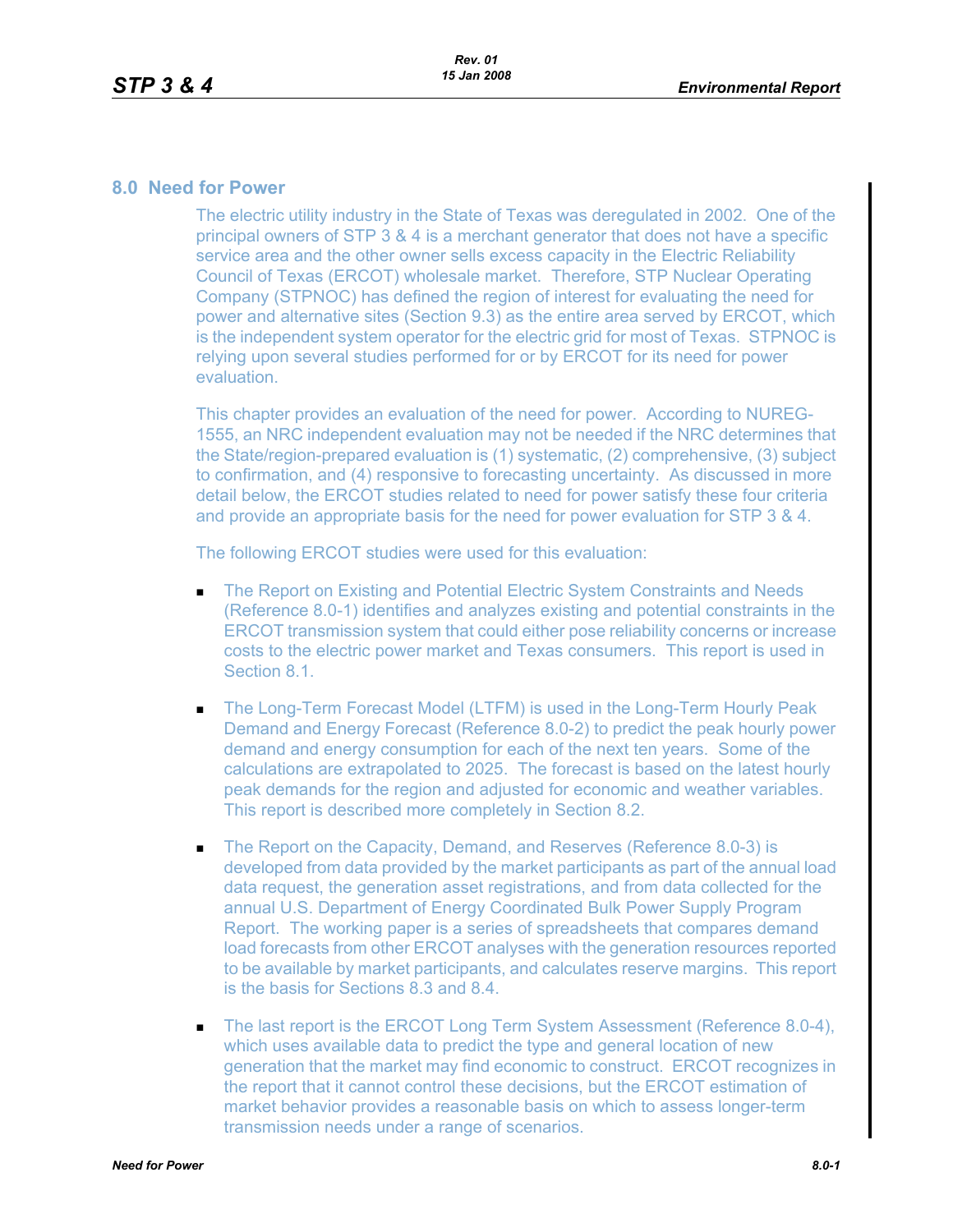Subsection 8.4.2 demonstrates that these reports satisfy the criteria in NUREG-1555 for a reliable independent evaluation of the need for power.

As described in Section 8.1, the owners of STP 3 & 4 are NRG Energy and CPS Energy, who are both market participants in the ERCOT system. As such, they recognize ERCOT's legal responsibilities under Public Utility Commission of Texas (PUCT) oversight, and support ERCOT in achieving its vision and mission through the open and collaborative process involving electric industry members, customers, and regulators. NRG Energy and CPS Energy endorse the ERCOT studies that were prepared to inform the PUCT, the Texas Legislature, the public, and the market participants. They accept the assumptions made in the studies and believe that ERCOT is providing valuable and accurate assessments of the ERCOT system for the benefit of all ERCOT members. One of the benefits of deregulation was to consolidate regional planning under a single entity with the expertise and resources necessary to accurately and efficiently ensure that the entire region was proceeding on a course that benefits everyone.

The remainder of this chapter provides the following information:

- A description of the project owners (Section 8.1)
- A description of the PUCT and ERCOT (Section 8.1)
- A discussion of the deregulation of electric generation in the State of Texas and associated market forces (Section 8.1)
- A description of the ERCOT studies and a discussion of the forecast for demand for power provided in those studies (including reserve margins specified by ERCOT) (Section 8.2)
- A discussion of the generation capacity in the ERCOT region (Section 8.3)
- Conclusions related to the need for power from STP 3&4 (Section 8.4)

## **8.0.1 References**

- 8.0-1 ERCOT Report on Existing and Potential Electric System Constraints and Needs, December 2006, available at http://www.ercot.com/news/presentations/2006/2006\_ERCOT\_Reports\_T ransmission\_Constraints\_and\_Needs.pdf.
- [8.0-2 2007 ERCOT Planning Long-Term Hourly Peak Demand and Energy](http://www.ercot.com/news/presentations/2007/2007_ERCOT_Planning_Long_Term_Hourly_Demand_Energy_Forecast_.pdf)  Forecast – May 8, 2007, available at http://www.ercot.com/news/presentations/2007/2007\_ERCOT\_Planning\_ Long Term Hourly Demand Energy Forecast .pdf.
- 8.0-3 Report on the Capacity, Demand, and Reserves in the ERCOT Region, May 2007, available at http://www.ercot.com/news/presentations/2007/07CDR05172007-final.xls.